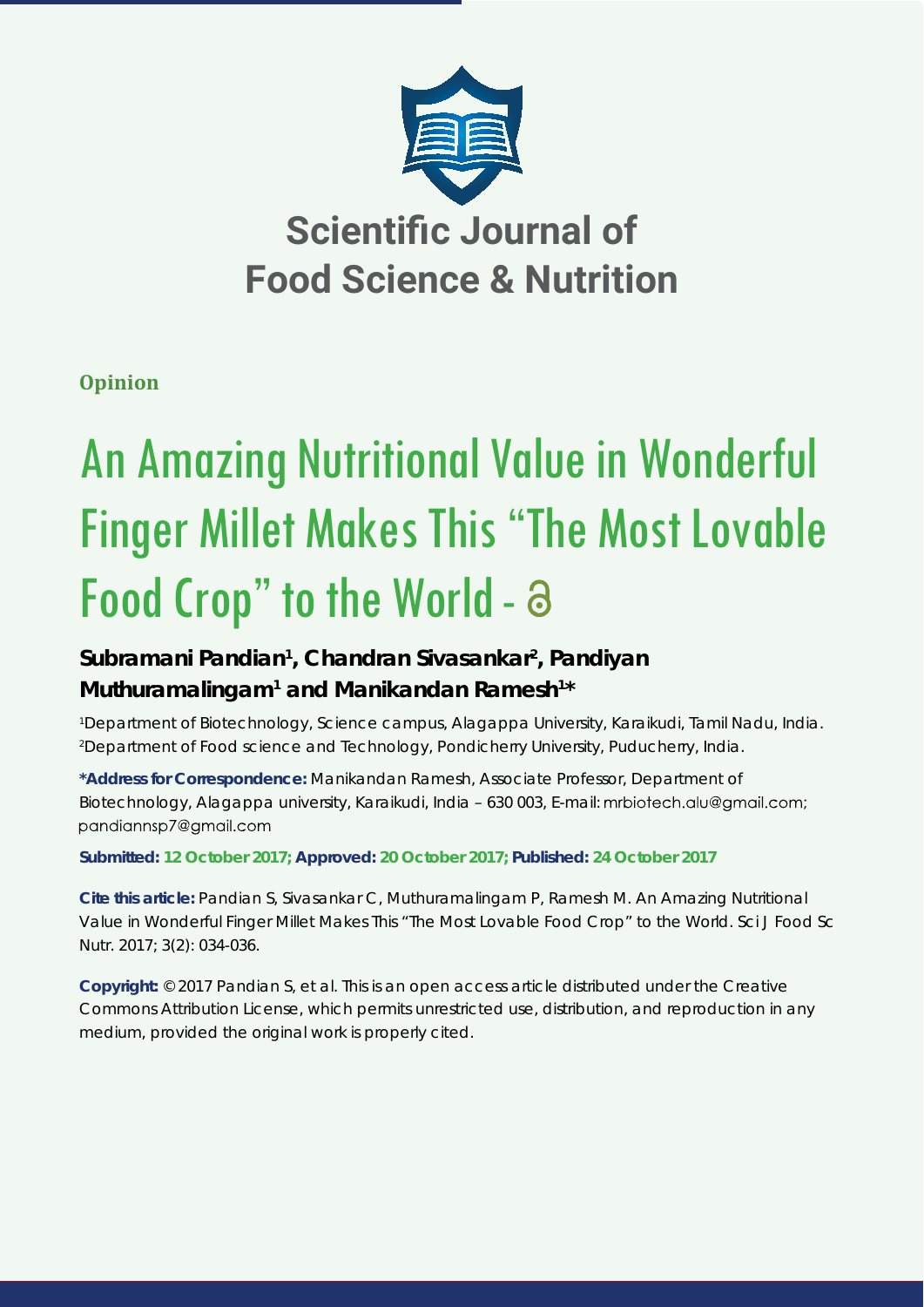# **ABSTRACT**

In this "Bullet train" life of human beings, people not at all taking care about the health, that modern life leads to deep rooted food insecurity and malnutrition resulting lots of new diseases and health problems, so the millet is the best option to overcome it. Millets are the minor cereal and small seeded grass family crops (Poaceae). These millets have higher nutritional values compared to rice and wheat. More than twenty mineral elements needed for healthy body function of humans and the finger millet supply them unconditionally. Protein (6-8%) and fat (1-2%) content of finger millet is comparable to rice and the mineral and micronutrient contents are higher than rice and wheat. It is a major source of dietary carbohydrates for more than half of the world population and it also contains several important amino acids, including isoleucine, leucine, methionine and phenyl alanine which are deficient in other starchy meals. Finger millet has three times more Ca than milk and 10-fold higher Ca than brown rice, wheat and maize. Flours of this finger millet used for the preparation of roti, bread, noodles, biscuits, porridge and other snacks. It is a staple food alternative for celiac patients because it has gluten-free properties.

**Keywords:** Anti-Oxidants; Calcium; Diabetes; Finger Millet; Mineral Nutrition; Vitamins

### **ABBREVIATIONS**

Ca:Calcium; g: gram; kcal: kilocallorie; mg:milligram;

#### **NUTRITIONAL FACTS OF FINGER MILLET**

Finger millet is a cereal grass belongs to the family Poaceae and is more commonly known as ragi in India, in Tamil it is termed as kezhvaragu. It is a vital and nutrient rich food for pregnant women, lactating mothers as well as children and more importantly for more than 50 % the low income marginal people [1]. It grown mainly for its grains and having high proteins, vitamins, minerals, fibre content and energy as better than other cereals/millets [2]. The protein content in this millet is very close to that of wheat; both provide about 11% protein by weight. Even it has similar protein content to wheat, ragi proteins have not been reported as allergenic as wheat [3]. A major portion of ragi is carbohydrate, around 80%. The nutritional values per 100 g of finger millet are: Protein 7.3 g Fat 1.3 g Carbohydrate 72 g Minerals 2.7 g Calcium 344 mg Fibre 3.6 g Energy 328 kCal. Finger millet have been found to have calcium as high as 450 mg/100g of grains [4,5] and hence, can be developed and used as preventive drug(s) against osteoporosis. It has also possessed micronutrient including manganese, phosphorus and iron as well as useful amounts of copper and relatively higher chromium, magnesium, molybdenum, zinc and selenium [6,7]. It also has significant levels of polyphenols and their bioavailability was good even after the conventional cooking [8]. In furtherance, its straw is excellent as animal fodder with up to a total of 60% digestible nutrients.

#### **Pharmacological importances**

Finger millet is believed to be a good laxative and prevents constipation because of its high fiber content [9]. People with liver diseases, high-blood pressure, heart weaknesses and asthma are advised to consume roasted green finger millet [1]. The millet is should also be consumed by a lactating mother if she is not capable to produce sufficient milk to feed her infant [10,11]. It is very important not to wait until pregnancy that is far better for the population if we can ensure adequate nutrition before then. Finger millet is being a boon for diabetic and obese patients, as the digestion of finger millet takes place at a slow pace and hence, glucose is released slowly into the blood [1]. Also, finger millet contains amino acids known as tryptophan and methionine. These compounds reduce the appetite, and thus, help to control the diet [12]. So, if people, wants at shedding a few kilos, consuming the finger millet can be a great choice. It is specially recommended for kids, as the millet is rich in calcium, and therefore helps in proper growth and development [13]. Being a rich source of iron, finger millet is good for all those suffering from anaemia. The finger millet raises the haemoglobin level and helps in condition of raises [13,14]. It fights with malnutrition and degenerative diseases. It also works well as an anti-ageing agent.

#### **Modern cookery of finger millet**

Finger millet is usually powdered and the whole meal is used for the preparation of traditional foods. In addition to traditional foods, it is also processed to prepare popped, malted and fermented products [15]. Ragi flour cooked with a little milk and sugar is a tasty and easily digestible breakfast cereal. Noodles for diabetic patients were successfully developed from finger millet [16]. Millet flour is gluten free and normally added to breads to reduce gluten content, or to produce lower carbohydrate bread and biscuits, thus it was prescribed for patients with celiac disease [17]. Millet also won't work well alone in yeast breads because its lack of gluten means the bread won't rise. Ragi balls are eaten in morning with a chilli, onions, sambar or meat curry that helps sustain throughout the day. The mudde which is prepared by cooking the Ragi flour with water to achieve a dough like consistency is then rolled into 'balls' of desired size and consumed by most of the farmers in India. The grain is made into a fermented drink (or beer) in Nepal and in many parts of Africa. (https://www. vahrehvah.com/indianfood/ragi-or-finger-millet).

Even though, a very high nutritional and health benefits of finger millet grains were found comparable to major cereals, there is a necessary to modernize this crop into people's consumption throughout the world. Few modern products of finger millet are now available in the market such as, ragi health drink (baby vita), foodless, multi-grain noodle, ragi mixture and ragi biscuit.

#### **Concluding remarks**

Promoting utilization of finger millet grains in urban areas for creating new markets of farmers to improve their income and developing of value added, convenient and tasty food products by conventional as well as with modern techniques will increase its consumption and that will direct this to "the most loveable food" to the world.

# **ACKNOWLEDGEMENTS**

The author S. Pandian (UGC order no: F.25-1/2014-15 (BSR)/7-326/2011/BSR) thank the University Grants Commission, New Delhi, India for financial support in the form of fellowship. The authors gratefully acknowledge the use of Bioinformatics Infrastructure Facility, Alagappa University funded by Department of Biotechnology, Ministry of Science and Technology, Government of India (Grant No. BT/BI/25/015/2012).